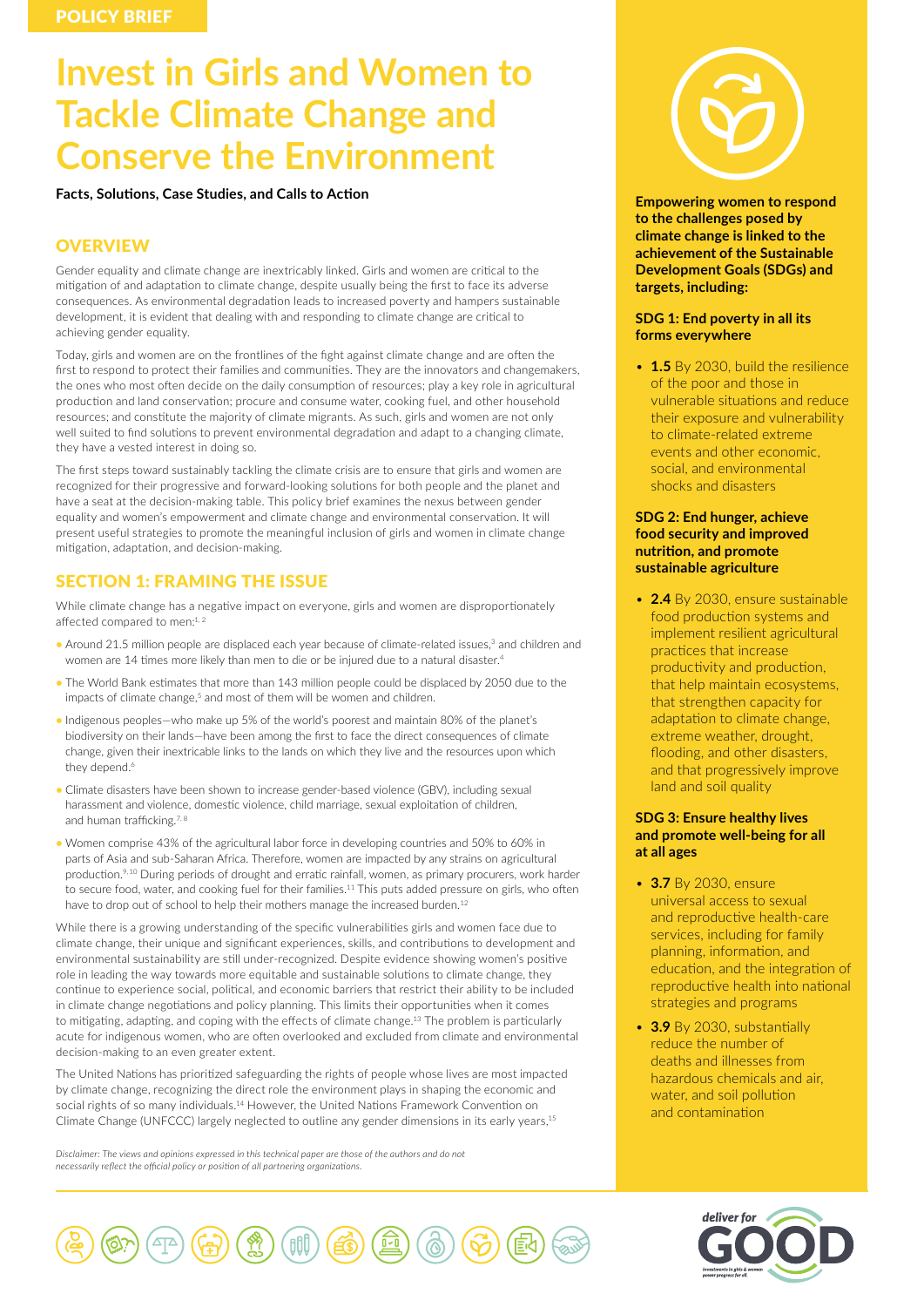despite the growing body of evidence that shows that failing to address climate change is an obstacle to gender equality. That began to change in 2007 with the release of the UNFCCC Bali Action Plan and the establishment of the Global Gender and Climate Alliance (GGCA).<sup>16</sup> But it remains to be seen whether gender issues and the critical role women play in addressing climate change will gain traction in international negotiations.<sup>17</sup>

At the Conference of Parties to UNFCCC in 2016 (COP22), more negotiating blocs, including blocs of developing countries, came out in support of stronger mechanisms to address gender equality and women's rights at the international and national levels.<sup>18, 19</sup> In 2017, at COP23 in Bonn, Germany, participants took steps to include gender equality and women's empowerment in climate change policy discussions and actions through the adoption of a Gender Action Plan.20 This sought to ensure women's representation and equal participation in all activities and decision-making bodies relating to climate change adaptation, mitigation, and implementation.

In general, a human rights-based approach is vital to the climate conversation.<sup>21</sup> Women's healthincluding sexual and reproductive health—participation, and leadership are crucial elements in all discussions and decisions on climate change and need to be front and center in the era of the SDGs.

# SECTION 2: SOLUTIONS AND INTERVENTIONS

The following evidence-based solutions have a high potential to ensure girls and women are able to claim their roles in all efforts to conserve the environment and tackle climate change:

- Invest in and integrate climate change resiliency, adaptation, and mitigation with women's health programming, especially related to sexual and reproductive health and rights.
- Include all women in climate change mitigation and adaptation efforts and decision-making.
- Ensure investment in and implementation of a gender-transformative approach to disaster preparedness, response, and recovery activities.
- Improve and enforce land rights (e.g., ownership, tenure, inheritance) for girls and women.
- Promote and fund women-led and women-focused sustainable solutions to climate change, including indigenous and grassroots nature-based solutions, resource management, and food production activities.
- Promote a gender-responsive approach to climate financing.
- Invest in and promote technologies that enhance renewable and clean energy sources and support women's participation in their development and use.

#### Invest in and Integrate Climate Change Resiliency, Adaptation, and Mitigation With Women's Health Programming, Especially Related to Sexual and Reproductive Health and Rights

Countries with the highest unmet need for contraception also tend to have the fastest-growing populations, the highest projected declines in agricultural production, and the greatest vulnerability to climate change.22 Without boosting investments to meet the current demand for sexual and reproductive health services—including access to modern contraception and safe abortion services—nations could erase important gains made in environmental and biodiversity conservation; impede adaptation for climate change; and roll back recent improvements in health, education, and gender equality.

Improving access to and the availability of voluntary family planning has been shown to be one effective way to remediate the effects of climate change, including reducing harmful greenhouse gas emissions and addressing food security gaps resulting from decreased crop productivity.<sup>23</sup> One team of several dozen researchers set out to "map, measure, and model" the 100 most substantive solutions to climate change using only peer-reviewed research found that the number one solution is a combination of voluntary family planning and girls' education.<sup>24</sup> Despite this type of evidence showing the meaningful links between population development policy and climate change, the climate community has largely remained silent on the issue, especially when drafting new policies or advocating for investments in cross-cutting solutions.<sup>25</sup> Accordingly, family planning does not often receive climate change-related funding.<sup>26</sup> Adaptation strategies should reflect multi-sectoral approaches and provide funding to known, effective approaches, especially when they also help reduce the current unmet demand for contraception.<sup>27</sup>

One promising strategy is the population, health, and environment (PHE) approach, which involves linking efforts to improve environment and climate change adaptation with voluntary family planning and women's health. Projects have shown that the integrated nature of population, health, and environment has increased women's participation in natural resource management and uptake of voluntary family planning.<sup>28</sup> PHE operates under a rights-based approach, asserting the right of all people to have a satisfying and safe sex life; the choice to reproduce; and the freedom to decide if, when, and how often to do so.29

One example, the Sustaining Partnerships to Enhance Rural Enterprise and Agribusiness Development (SPREAD) project in Rwanda, provided technical assistance to communities that make their livelihoods from the coffee sector and included an integrated health component that promoted health education for farmers. The project increased the demand for voluntary family planning and thereby achieved family-wide health and economic benefits.<sup>30</sup> A 2015 synthesis of multiple assessments of PHE programming suggests that, given the clear linkages and significant potential, more efforts are needed to rigorously document the impact of dually addressing voluntary family planning services and climate change adaptation.<sup>31</sup>



# **SDG 5: Achieve gender equality and empower all women and girls**

- **5.1** End all forms of discrimination against all women and girls everywhere
- **5.2** Eliminate all forms of violence against all women and girls in the public and private spheres, including trafficking and sexual and other types of exploitation
- **5.3** Eliminate all harmful practices, such as child, early, and forced marriage and female genital mutilation
- **5.5** Ensure women's full and effective participation and equal opportunities for leadership at all levels of decision-making in political, economic, and public life
- **5.6** Ensure universal access to sexual and reproductive health and reproductive rights as agreed in accordance with the Programme of Action of the International Conference on Population and Development and the Beijing Platform for Action and the outcome documents of their review conferences
- **5.a** Undertake reforms to give women equal rights to economic resources, as well as access to ownership and control over land and other forms of property, financial services, inheritance, and natural resources, in accordance with national laws
- **5.b** Enhance the use of enabling technology, in particular information and communications technology, to promote the empowerment of women



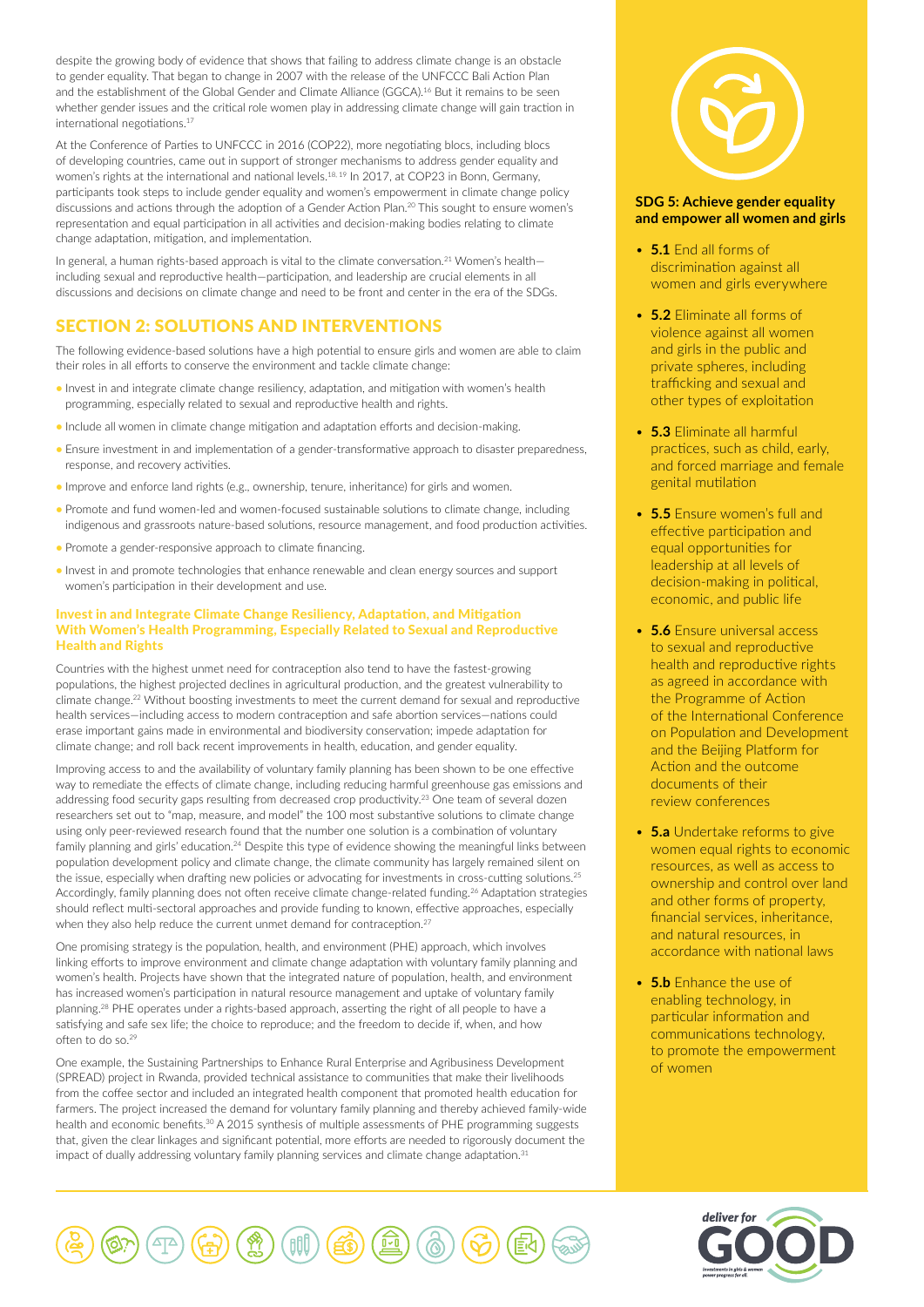#### *Case Study: Blue Ventures in Madagascar<sup>32</sup>*

*Blue Ventures has been working in Madagascar to incorporate sexual and reproductive health services with sustainable coastal livelihood and resource management initiatives. This integrated approach addresses the interconnected challenges of poor health, unmet family planning needs, environmental degradation, and food insecurity in a holistic way. It enables communities to manage their resources sustainably, both now and for the future, by helping couples better provide for their families by decreasing crude birth rates, improving food security, and empowering women to play an impactful role in resource management. Since Blue Ventures began in 2007, it is estimated that more than 4,500 unintended pregnancies have been averted and more than 45,000 people have accessed its services.*

# Include All Women in Climate Change Mitigation and Adaptation Efforts and Decision-Making

Research shows that when women are in decision-making and leadership roles, there is a positive impact on sustainable natural resource management and climate change adaptation activities.33 Ensuring women's leadership, agency, and participation in communal, national, and global climate decision-making processes is essential to both climate change action and gender-responsive disaster-risk mitigation. Women have a unique understanding of the impact climate change is having on the productive assets upon which they depend. Their perspectives and solutions must be acknowledged, valued, and incorporated into the development of sustainable approaches to climate change adaptation and mitigation.

Women often show more concern for the environment by supporting pro-environmental policies and leaders.<sup>34</sup> In Nepal,<sup>35</sup> Haiti,<sup>36</sup> Vietnam,<sup>37</sup> and beyond, women-led and women-focused organizations have demonstrated the knowledge and capacity to drive effective disaster preparedness, response, and recovery efforts in their communities. Therefore, increasing their participation and influence in politics and decision-making spaces could contribute to achieving environmental goals.<sup>38</sup>

Yet while progress has been made boosting women's representation in political decision-making spaces over the last five years, the gender gap remains significant. As of October 2019, only 24.5% of national parliamentarians were women.39 Women are also not equally represented in governance bodies concerning the environment. A 2015 survey in 65 countries found that only 35% of environmental sector ministries have a gender focal point, or a point-person responsible for integrating gender considerations into the ministry's policies and mandates, ranging from over half in the case of ministries of agriculture to less than a quarter for ministries of water.40

A 2019 report on the United Nations Framework Convention on Climate Change shows that women accounted for an average of 40% of UNFCCC delegations and 22% of delegations at COP24 were led by women—an increase from 2008. However, based on the data, gender parity in the UNFCCC will still not be achieved until 2042.41 To respond to the negative impacts of climate change, women must be engaged in leadership and decision-making roles—not only by assuming political office, but by participating in the planning and implementation of sustainable natural resource management practices, climate change mitigation, and adaptation interventions, including at the local level.

# *Case Study: Climate Justice Listening Circles<sup>42</sup>*

*At the 12th Community-Based Adaptation conference in June 2018, a gender-focused dialogue identified persistent gaps in female representation at international fora regarding climate change. In particular, the dialogue identified grassroots activists' inability to access the halls of power of global climate decision-making as a key impediment to the inclusion of local perspectives and knowledge in the policymaking process. To address this, the Mary Robertson Foundation has supported climate justice listening circles, in which women with grassroots perspectives who have often been excluded from climate decision-making receive support to travel to and access the most important international donor conferences on climate change strategy. The advocates' presence, stories, perspectives, and experiences have had a meaningful impact. According to a 2018 International Institute for Environment and Development (IIED) working paper, there is significant evidence that senior policymakers have changed priorities and programming decisions to better reflect the local perspectives of the women whose views were expressed through the listening circles.*

# Ensure Investment in and Implementation of a Gender-Transformative Approach to Disaster Preparedness, Response, and Recovery Activities

Girls and women account for half of all people affected by natural disasters but face disproportionately greater risks than men.43 The impact of natural disasters and climate change often exacerbates existing inequalities and gender biases in society, leading to different forms of discrimination and increased vulnerability for girls and women.44 Investment in gender-sensitive disaster preparedness, response, and recovery requires understanding the different needs and experiences of girls and women. Far too often, national governments and international agencies fail to apply a gender lens to the needs of affected populations and, therefore, underinvest in gender-sensitive disaster management.

Traditionally, girls and women play the role of domestic caretakers, working harder, walking farther, and risking their safety and wellbeing to procure food, water, and cooking supplies in times of drought or natural disaster. In response to this disproportionate burden, applying a gender sensitive approach can address the unequal distribution of labor related to the provision of food and other resources.<sup>45</sup> Humanitarian actors should also take into account the risks that girls and women face in fragile settings and address issues related to sexual violence, harassment, and mobility. For example, humanitarian actors could prioritize including women in food distribution teams and ensure that distribution points are as close as possible to those in need, where socio-cultural traditions may limit their mobility and access to resources in public spaces.<sup>46</sup>





# **SDG 6: Ensure availability and sustainable management of water and sanitation for all**

- **6.1** By 2030, achieve universal and equitable access to safe and affordable drinking water for all
- **6.2** By 2030, achieve access to adequate and equitable sanitation and hygiene for all and end open defecation, paying special attention to the needs of women and girls and those in vulnerable situations
- **6.4** By 2030, substantially increase water-use efficiency across all sectors and ensure sustainable withdrawals and supply of freshwater to address water scarcity and substantially reduce the number of people suffering from water scarcity
- **6.5** By 2030, implement integrated water resources management at all levels, including through transboundary cooperation as appropriate
- **6.6** By 2020, protect and restore water-related ecosystems, including mountains, forests, wetlands, rivers, aquifers, and lakes
- **6.a** By 2030, expand international cooperation and capacity-building support to developing countries in waterand sanitation-related activities and programs, including water harvesting, desalination, water efficiency, wastewater treatment, recycling, and reuse technologies

# **SDG 11: Make cities and human settlements inclusive, safe, resilient, and sustainable**

• **11.6** By 2030, reduce the adverse per capita environmental impact of cities, including by paying special attention to air quality and municipal and other waste management

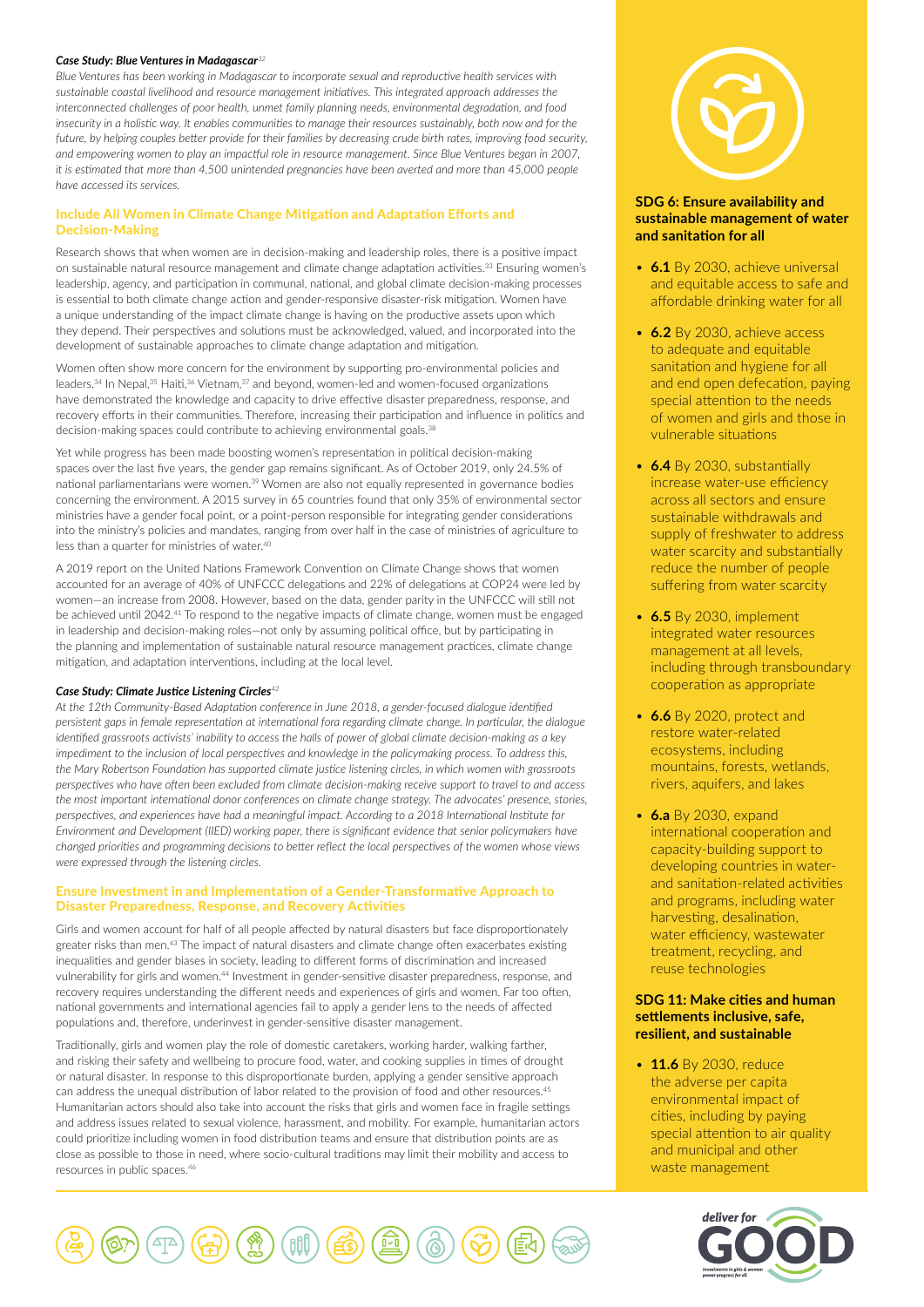Not only are women critical to helping their communities prepare for and respond to the effects of climate change, having women in leadership roles and participating in civic engagement opportunities can also have a positive ripple effect for communities. Women on the frontlines of climate change have deep knowledge of their natural environment and resources, which allows them to envision and establish novel methods to deal with disasters, for example by creating gender sensitive, safe spaces for vulnerable populations during disasters. To catalyze women's leadership in disaster response, funding should be directed to women-led organizations on the frontlines of climate change to build their capacity and visibility and facilitate their participation in decision-making at the global level.

#### *Case Study: Women-Led Disaster Preparedness in Fiji<sup>47</sup>*

*Women's Weather Watch (WWW) is a community based, women-led organization in Fiji that relies on a network of women leaders—from the capital city to the most remote parts of the country—to share updates about developing weather patterns, service provisions, and gaps in quantitative and qualitative data so that disaster management systems are more inclusive and take a strong prevention approach to gender-based violence. WWW emerged in the wake of 2004's devastating flooding in Fiji, which highlighted the reality that women often bear disproportionate responsibility in preparing and responding to such crises. Women are usually first responders during emergencies and are responsible for the entire family. WWW helps provide women with information that they otherwise may not have had access to, thus ensuring that they make well-informed decisions with regard to themselves and their family. It also creates a network for women to share their experiences in the aftermath of a disaster. The organization has been particularly focused on developing community media to ensure timely warning of impending natural disasters. In 2014, it provided support during the flash floods in the Solomon Islands, and in 2015 after Tropical Cyclone Pam.*

## *Case Study: Safe Access to Fuel and Energy Programme - Saving Lives Through SAFE Cooking<sup>48</sup>*

*The World Food Programme's (WFP) Safe Access to Fuel and Energy (SAFE) initiative addresses the risks people face when collecting and using firewood by providing access to fuel-efficient stoves. The SAFE initiative recognizes that the delivery of food assistance is linked to several safety, health, and environmental hazards, particularly in humanitarian settings, where girls and women are at increased risk of gender-based violence. The SAFE initiative adopts a multi-faceted approach to tackle these challenges by providing alternative fuel sources, promoting fuel-efficient stoves, and providing education to women and vulnerable communities on how to minimize air pollution. As of 2016, the SAFE initiative has reached more than 6 million people in countries such as Kenya, Malawi, Senegal, and Tanzania. The initiative aims to reach 10 million people by 2020.*

## Improve and Enforce Land Rights for Women

Land is an important resource for women. Having rights to land can improve their ability to access capital, derive income, protect household food security, and gain security in times of hardship. With secure land tenure, individuals and groups have greater incentive to invest in soil conservation, plant trees, and avoid deforestation.49 Research shows that when women own land, they not only have more secure livelihoods, they also gain status, have greater bargaining power within their households, and, in some contexts, are less likely to experience domestic violence.<sup>50</sup>

However, land tenure systems often favor men through laws and practices that dictate unequal access, use, ownership, and control. Furthermore, women's secure land rights are often ignored as a key piece of climate change action and development.<sup>51</sup> Prior to consensus on the Paris Agreement, countries were required to submit Intended Nationally Determined Contributions (INDCs). In a review of the INDCs from a sample of 18 countries, representing a broad global cross-section that includes China, India, Nigeria, Indonesia, Brazil, and South Africa, conducted by the Landesa Center for Women's Land Rights, only three touched on land rights, land reform, or land tenure, and none mentioned women's land rights.<sup>52</sup>

In order to address the challenges imposed by climate change—and find effective, sustainable solutions—it is critical to secure land tenure rights for women. The provision of legal land rights, for example, permits marginalized populations living in poverty to better access new funding sources and opportunities, which can promote efforts to curb climate change and facilitate the receipt of compensation when land is taken for conservation purposes or when climate-induced disasters destroy fields and homes.<sup>53</sup> Enforceable land rights will improve the management of natural resources while boosting the economic status of women.<sup>54</sup>

#### *Case Study: Indigenous Women Protect Land Rights in Mexican States<sup>55</sup>*

*The National Network of Indigenous Women Weaving Rights for Mother Earth and Territory (RENAMITT), a network of indigenous leaders promoting women's land rights, works to raise awareness of the benefits to women and communities of female participation in land governance in Mexico. Indigenous women had been systematically excluded from environmental policymaking at both the community and national levels and were vulnerable to land dispossession and exploitation. Through grants from non-profit organizations like Semillas and the Women's Earth Alliance, indigenous Mexican women across five states participated in activities promoting women's land rights, including trainings and advocacy efforts to raise awareness and catalyze action against national laws that threaten their access to land and resources.* 

*Between 2013 and 2015, RENAMITT made significant progress, including reaching more than 600 people, 280 of whom were indigenous women, through workshops, legal aid, policy advocacy, and site visits to advocate for indigenous women's land rights; creating a women's institute to respond to the needs of women in the Ayuujk municipality; and producing three radio spots on agrarian laws, indigenous communities, and women's right to access land, as well as a radio program that reached 12,000 people. RENAMITT has increased the visibility of indigenous land rights and built alliances with other grassroots organizations working to defend indigenous women's land rights and human rights.* 



• **11.7** By 2030, provide universal access to safe, inclusive and accessible, green and public spaces, in particular for women and children, older persons and persons with disabilities

# **SDG 13: Take urgent action to combat climate change and its impacts**

- **13.1** Strengthen resilience and adaptive capacity to climaterelated hazards and natural disasters in all countries
- **13.2** Integrate climate change measures into national policies, strategies and planning
- **13.3** Improve education, awareness-raising and human and institutional capacity on climate change mitigation, adaptation, impact reduction and early warning



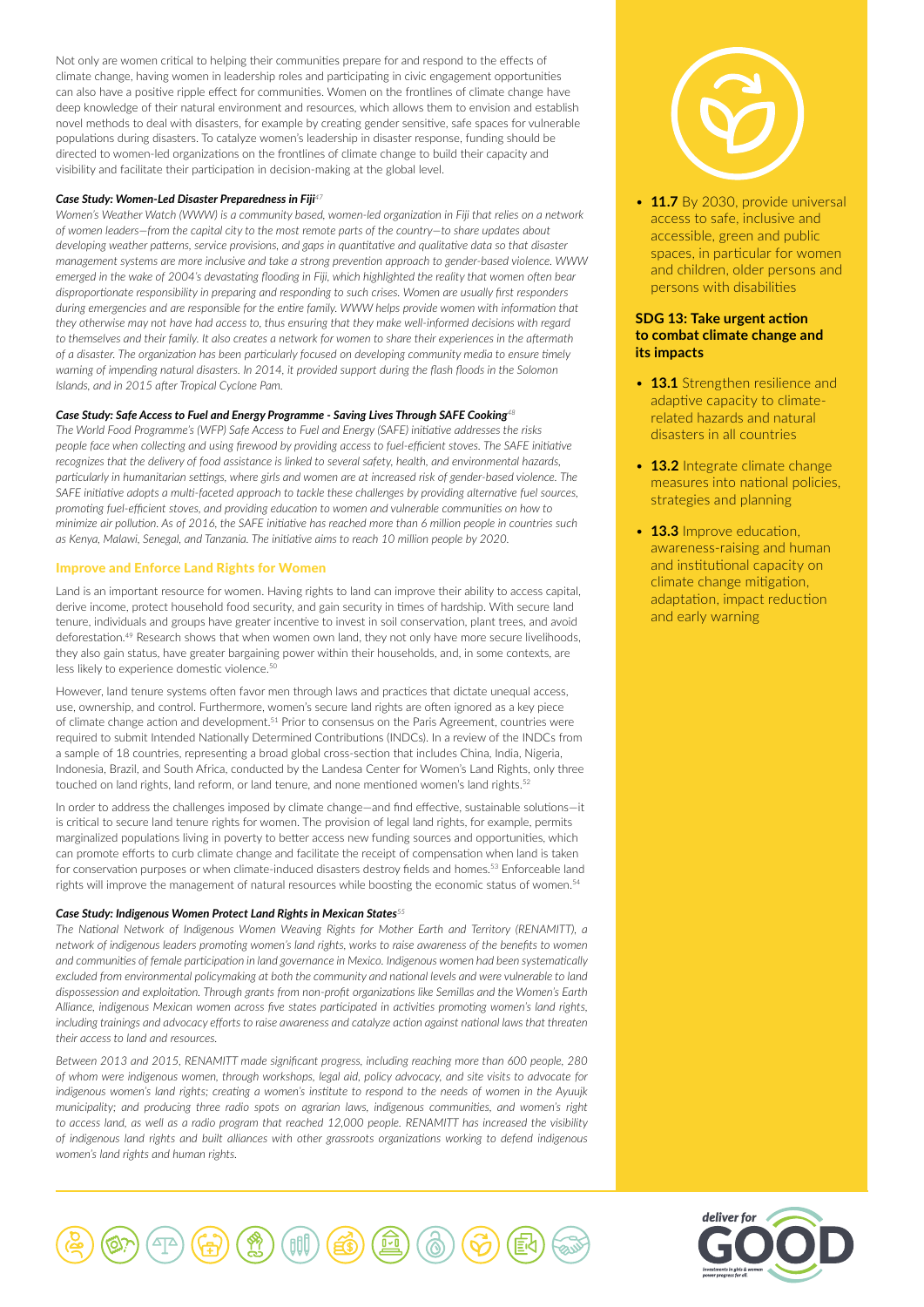# Promote and Fund Women-Led and Women-Focused Sustainable Solutions to Climate Change, Including Indigenous and Grassroots Nature-Based Solutions, Resource Management, and Food Production Activities

Traditionally, women have been responsible for collecting fuel and growing and preparing food. As such, it is important that their expertise in resource management be recognized and valued. Much of the natural resource base in rural areas is located on common lands. Because women often lack ownership of common lands, they can be barred from making decisions concerning the use and management of these resources.56 For example, women have less secure rights to land when compared to men and have less time to commit to their plots.<sup>57</sup>

But as the key providers of food at the household level, women frequently have a greater understanding of the impact climate change has on the local environment than men.<sup>58</sup> They are often the knowledgekeepers of traditional and sustainable methods of natural resource management, and when these methods are applied, they result in more resilient communities and improved livelihoods.<sup>59</sup> For example, a gendersensitive study in the Amazon found 45 previously undocumented edible species that could be used to improve food security in the region, highlighting the need to consider women's role as knowledge sources and their responsibilities for growing certain crops when thinking about food security and biodiversity.<sup>60</sup> Thus, it is critical that any discussion on climate change mitigation, impacts, and adaptation not only includes women, but also ensures they have an active decision-making role in the process and implementation.

Fair trade organizations offer women the opportunity to support sustainable food production. Research from the Fairtrade Foundation shows that enabling women to join organizations that grow produce could benefit businesses, support global development, and provide gains for women.<sup>61</sup> Fairtrade certification has been shown to increase calorie and micronutrient consumption, increase incomes, and improve gender equity.<sup>62</sup>

As of 2016, women accounted for just 25% of the farmers and workers involved directly in fair trade, either through membership in a small farmer organization or employment at a farm.<sup>63</sup> In order to better equalize this gender gap, businesses should conduct gender analyses of their supply and value chains and develop a gender-equality policy and action plan that they can share with their producer organizations.<sup>64</sup> Governments in producer countries can provide women with agronomy training programs and ensure that there are loans and other support services for people who do not own land, especially women.<sup>65</sup> Some organizations have taken it upon themselves to encourage women's participation and support women's voices in decision-making. One example is Kuapa Kokoo, the Ghanaian cocoa cooperative, which has formed district-level gender committees. Nearly half of its National Executive Council members, including the president, are women.<sup>66, 67</sup>

On average, women in the developing world constitute a sizeable portion of the agricultural labor force<sup>68</sup> and are thus extremely vulnerable to failing agricultural production. As women do not have the same access to financial and other resources—such as climate, weather, and market information—their ability to respond to drops in agricultural production related to climate change is low.<sup>69</sup> The agricultural sector is also one of the leading emitters of greenhouse gases.<sup>70</sup> Therefore, it is important for women working in agriculture to be involved with climate change mitigation. Once engaged, these women can incorporate climate-smart agriculture (CSA) and sustainable farming into their daily lives, thus increasing food security for themselves and their families.<sup>71</sup> Some of these practices include water management, terracing, composting, incorporating high-yield and stress-tolerant varieties of crops, and pasture management.<sup>72</sup>

Indigenous women—who often play vital roles as stewards of nature—are particularly impacted by the effects of climate change.<sup>73</sup> Indigenous women are usually responsible for their families' food security and survive off of the land, so they feel the impacts of climate change on a daily basis.<sup>74</sup> Consequently, indigenous and grassroots communities on the frontlines are leading on nature-based solutions and leveraging traditional ecological knowledge to address their immediate needs. In order to protect biodiversity and reduce degradation of the environment, indigenous women need to be recognized for their leadership role in mitigating the devastating effects of climate change and facilitating climate change adaptation efforts. Similarly, their nature-based solutions warrant attention and investment, including for upscaling for broader development and conservation efforts.75

# *Case Study: Climate-Smart Agriculture in Mali<sup>76</sup>*

*In 2017, a UN Women-led program called Agriculture Femmes et Développement Durable (AgriFed) partnered with Groupe d'Animation Action au Sahel, a local non-governmental organization (NGO) in Mali, on a project to help women improve their crop yield, income, and wellbeing. As climate-driven resource degradation impacts women's livelihoods throughout Mali, the project educates women in the Segou region on climate-smart agriculture. Techniques include using local plant extracts as biopesticides to fight crop disease, sustainable water usage, crop scheduling, and cultivation and preservation techniques. As a result of these climate-smart agriculture techniques, women in the region have had higher crop yields for onions and shallots and have introduced new crops such as potatoes, tomatoes, and peppers into their harvests to restore soil quality. The project has helped spur social cohesion between ethnic communities in Mali, with women now regularly meeting*  to discuss their agricultural strategies. The program has been so successful that it is expected to be implemented *in other regions of Mali.* 

#### *Case Study: Crop Diversification in Nicaragua<sup>77</sup>*

*With resources from a community fund, local women in Jinotega, Nicaragua, conducted a risk-mapping exercise to identify new solutions for improving food production. They then received training, seeds, and tools, and* 



# **Relevant International Agreements:**

- Convention on Biological Diversity (1992)
- Programme of Action of the International Conference on Population and Development (1994)
- The Beijing Declaration and Platform for Action (1995)
- The Kyoto Protocol (1997)
- The World Summit on Sustainable Development (2002)
- The Convention to Combat Desertification (2002)
- FCCC Bali Action Plan (2007)
- UN Human Rights and Climate Change Resolution 7/23 (2008)
- The 2005 World Summit
- Commission on the Status of Women (2008)
- The United Nations Framework Convention on Climate Change (2015)
- The Rio Declaration (2015)
- Sustainable Development Goals (2015–2030)
- UNFCCC's Gender Action Plan (2017)



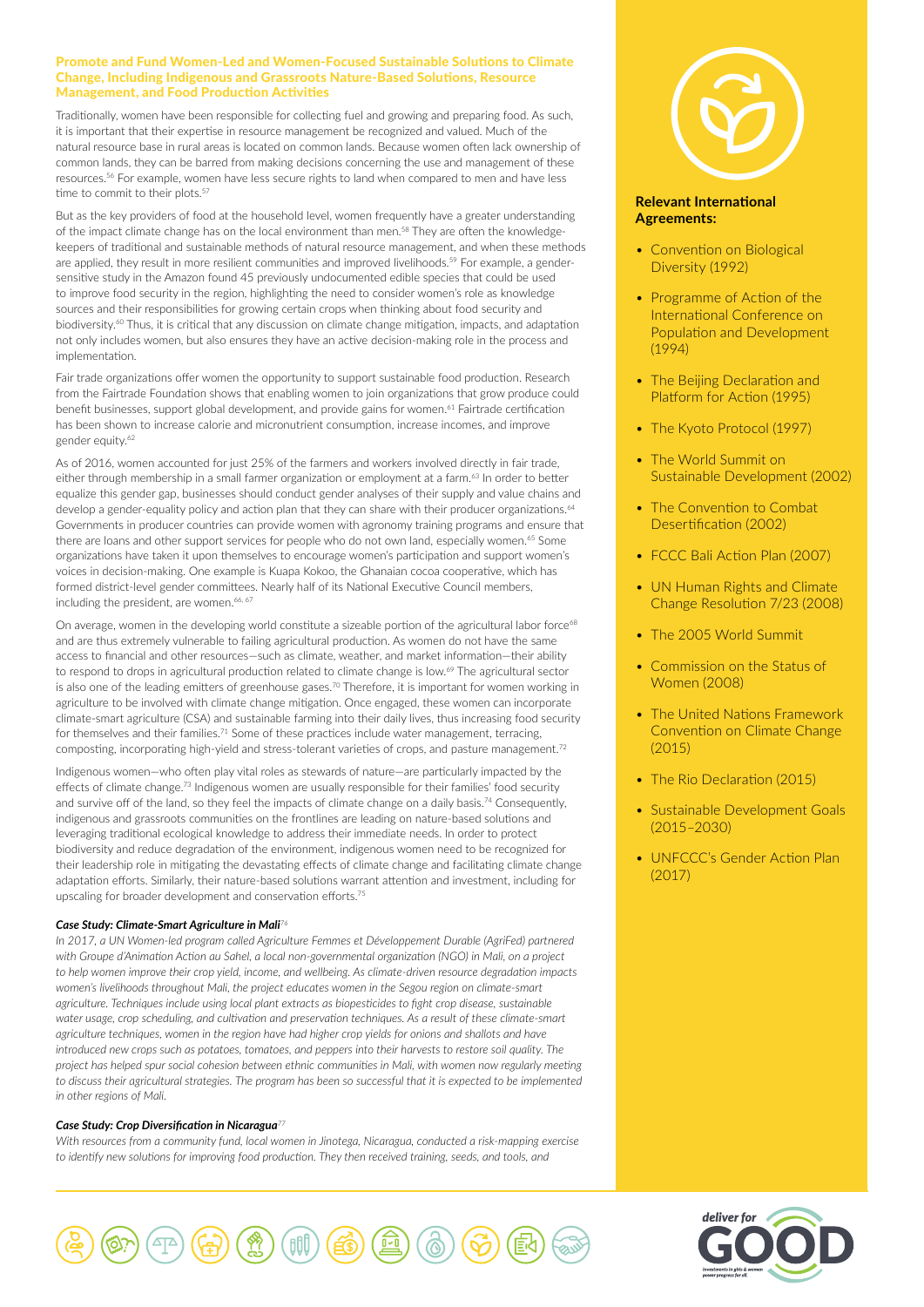*collectively decided how the agricultural land could be used differently. From 2009 to 2014, the number of diversified plots in the community quadrupled, and crop production for household use increased more than five-fold. Within the same period, each farmer's annual net earnings increased roughly six-fold.*

#### *Case Study: Applying Local Knowledge to Crop Production<sup>78</sup>*

*A UN-funded project in the high plains of Bolivia relied upon traditional community knowledge of weather to improve crop production and avert risks imposed by climate change. The key to the project's success was the emphasis on applying women's knowledge of the environment and farming, such as proper crop and seed storage. As a result of this gender-sensitive collaboration, more than 100 context-specific agricultural technologies and practices were either introduced or reintroduced to the community to lessen the potential effects of climate change.*

# Promote a Gender-Responsive Approach to Climate Financing

Integrating gender considerations into climate policies and action plans—including humanitarian response plans—requires genderresponsive financing, or financing approaches that are designed to address rather than reinforce gender inequalities at both the national and global levels. This includes using a gender lens when adopting financing tools and methods and impact measures and mechanisms through project cycles.<sup>79</sup> Climate related projects, for example, should start with a gender analysis in order to evaluate who has access and control over resources, how many women are impacted, and what activities should be prioritized to ensure equitable inclusion of all potential beneficiaries.<sup>80</sup>

Promoting gender-responsive climate financing also requires the implementation and continued strengthening of gender policies of climate financing mechanisms, such as the Green Climate Fund and the Global Environmental Facility.<sup>81</sup> Pursuing gender balance in the staffing and leadership of national and global authorizing bodies related to these mechanisms could ensure that women are represented as equal stakeholders in climate funding projects and in the development of their strategic frameworks.<sup>82</sup>

However, for financing mechanisms to address the needs of the most vulnerable, they need to be more inclusive of local- and grassrootslevel organizations. Local women's and indigenous groups have particular difficulty accessing financing because grassroots projects are considered too small for support provision.83 A systematic preference for large-scale, technology-intensive projects often excludes smallscale, sustainable solutions that may need funding to replicate and scale. Introducing simplified application and approval procedures for small-scale projects could support the needs and mitigation efforts at the community level and potentially address similar climate issues at the national and regional levels.<sup>84</sup>

#### *Case Study: Global Alliance for Green and Gender Action*

*Organizations like Prospera International Network of Women's Funds and Global Greengrants Fund argue that lack of donor attention to the integral connection between women's empowerment and environmental stewardship is a key cause of the uncoordinated response to climate change to date.85 To remedy this gap, a group of NGOs, namely Fondo Centroamericano de Mujeres (FCAM), Mama Cash, and Both ENDS, jointly founded the Global Alliance for Green and Gender Action (GAGGA) in 2016 with the support of the Ministry of Foreign Affairs of the Netherlands. The organization is built on the principle that environmental sustainability cannot be preserved without the active participation of women. It is a fiveyear partnership designed to support collaboration between grassroots environmental and women's rights organizations to promote synergies across locations and issue areas.86*

*According to self-reported data, GAGGA has supported and connected 14 women's funds, six environmental funds, 28 NGOs, and at least 300 grassroots groups, working directly in 30 countries in Africa, Asia, and Latin America.87 In August 2017, WEDO, a global women's advocacy organization, along with Both ENDS, as a member of GAGGA, launched a new joint initiative called Women Demand Gender-Just Climate Finance, which directly links grassroots projects to the Green Climate Fund by building their capacity to monitor financial flows to the fund.88 To further bolster environmental justice advocacy around international financial institutions, GAGGA, along with Gender Action, launched a guide for women's rights campaigners doing the work of holding international financial institutions accountable.89 This networked and international approach represents an important step in funding path-breaking activists at the intersection of gender and the environment.90*

#### Invest in and Promote Technologies That Enhance Renewable and Clean Energy Sources and Support Women's Participation in Their Development and Use

Approximately 3 billion people still heat and cook with solid fuels such as wood, coal, and charcoal, which emit gases that cause climate change<sup>91</sup> and have serious negative health effects.<sup>92</sup> The estimated economic, health, and environmental cost of inefficient cooking and continued reliance on solid fuels is a staggering \$123 billion per year,<sup>93</sup> and 4 million people die from the use of unclean and unsafe fuels each year.94

Around the world, women are more adversely affected by energy poverty—the cumulative impact of higher health and safety risks stemming from inefficient lighting, household air pollution, and polluting cooking fuels.<sup>95</sup> Poor access to cooking energy can also put refugee and displaced women at increased risk of gender-based violence and trafficking when they are forced to seek firewood in dangerous areas beyond a protected area.<sup>96</sup> In some conflict-affected areas, travelling to dangerous territories to access firewood also puts women at increased risk of landmines.<sup>97</sup>

If women had the economic and social power to make better energy choices—including the purchase and use of clean energy sources such as cookstoves and high-efficiency fuels-it could meaningfully contribute to reducing climate change.<sup>98</sup> Women could be financially supported to scale existing sustainable energy solutions, whether through improved access to credit and capital from government funding or tax incentives. Moreover, in order to ensure that women are equipped to leverage the benefits of climate-resilient economies, girls' and women's access to new educational and skill development opportunities should be supported and expanded.

Technology justice serves to advance the rights of groups that are in the greatest need of technological innovation by ensuring they have access to and benefit from technological advances.<sup>99</sup> Often, technological research focuses on the wealthy and lacks regard for social and environmental costs on other people and the environment. These trends need to be reversed so that all people can access environmentally friendly technologies that enhance wellbeing.

Currently, women make up about 32% of the renewable energy sector workforce, although this varies significantly by country and byproduct.<sup>100</sup> Bringing women into the workforce is a win-win, because female entrepreneurs would have improved access to consumers and could promote new solutions, innovative technologies, and clean energy products. This would offer household consumers greater



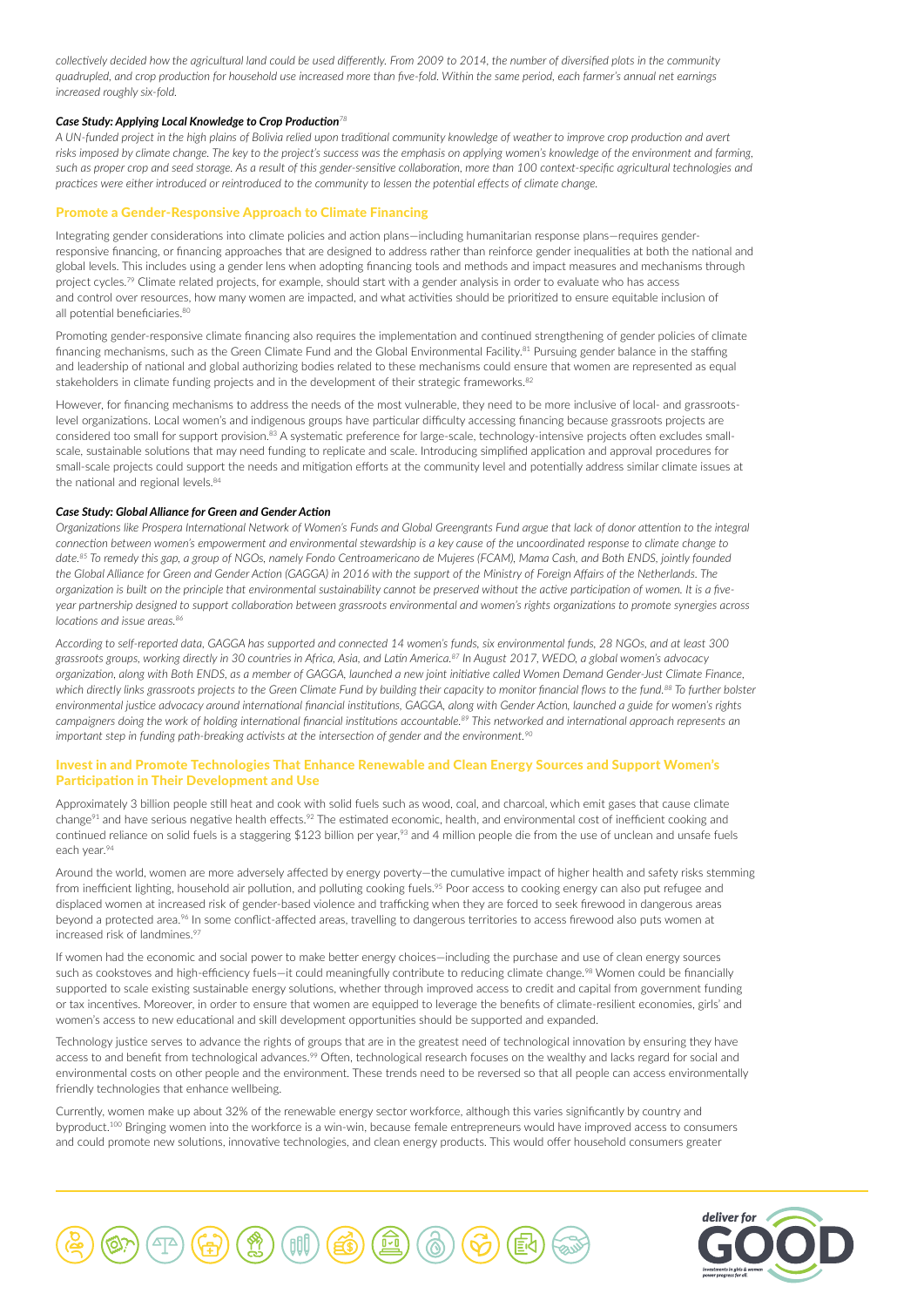opportunity to choose safe, clean energy. Gender inclusivity within the energy sector is crucial for climate change mitigation and ensuring inclusive economic gains.<sup>101</sup>

#### *Case Study: Solar Sisters Harnesses the Power of Women to Promote Clean Energy<sup>102</sup>*

*By creating a woman-centered sales network that brings clean energy technology to rural Africa, Solar Sisters is working to eradicate energy poverty and economically empower women through a direct sales network to sell solar energy products and clean cookstoves. Solar Sisters currently works in Nigeria, Uganda, and Tanzania. Its programming boasts more than 4,000 entrepreneurs, of whom more than 80% are women, and its efforts promoting clean energy reach more than 1.4 million people.*

# SECTION 3: THE BENEFITS OF INVESTMENT

Investments in girls and women are critical to mitigating the effects of climate change. In the 2018 study Project Drawdown, it is argued that increasing investments in girls and women, specifically girls' education (ranked sixth) and family planning provision (ranked seventh), would together be more effective in reducing future greenhouse-gas emissions than any single other behavioral or technological solution of the hundred studied.103 Another study found that countries with higher female parliamentary representation are more likely to adopt policies that combat climate change,104 underscoring that women are key changemakers in the fight for a clean, healthy world.

Energy deficiencies and related economic challenges will increase over the next 20 years unless the international community empowers girls and women and includes them in climate change mitigation and adaptation efforts.<sup>105</sup> The social and environmental determinants of healthclean air, safe drinking water, sufficient food, and secure shelter—are directly affected by climate change.<sup>106</sup> The toll climate change takes and can continue to exact on human life alone is staggering. It is anticipated that poor health outcomes related to climate change will claim approximately 250,000 lives every year between 2030 and 2050.<sup>107</sup> These deaths will stem from malnutrition, malaria, diarrhea, and heat stress.<sup>108</sup>

Current research suggests there is a correlation between women's involvement in climate change mitigation and adaption and the reduction of greenhouse gases. As of 2016, 65 parties had mentioned gender as part of their Intended Nationally Determined Contributions for the Paris Agreement.<sup>109</sup> Thirty-five of these countries mentioned gender in relation to adaptation, and another 18 mentioned gender in relation to mitigation.110 This division highlights the importance of understanding gender-climate linkages and the need for gender-responsive climate action.111 The United Nations endorses the estimate that if women farmers had the same access to resources as men, the number of hungry people in the world could be reduced by up to 150 million.<sup>112</sup> In the Sustainable Development Goals, the United Nations has also committed to doubling the agricultural productivity and income of small-scale food producers by 2030, particularly women and other at-risk groups.<sup>113</sup>

# SECTION 4: CALLS TO ACTION

If the world is serious about curbing climate change and conserving the environment, we have to see enhanced investment in gender equality, women's health and rights, equal participation in society, and equal decision-making. The framework offered by the SDGs clearly sets forth an opportunity for stakeholders to work together to power progress for all—people and planet alike. Uniting the gender equality and conservation communities around the climate crisis promises to be a galvanizing moment in advancing the SDGs and the health and rights of girls and women.

As powerful agents of change, girls and women should be recognized as the leaders they are in global efforts to mitigate climate change effects. In order to make shared progress, different stakeholders—governments, civil society, academia, media, affected populations, the United Nations, and the private sector—must work together to take the following actions for girls and women:

- Invest in girls' and women's sexual reproductive health and rights, especially family planning and contraception. (Most relevant for: governments, civil society, the United Nations, and the private sector)
- Strengthen the participation of girls and women, including indigenous women, grassroots groups, and humanitarian responders, in climate change policymaking at all levels and in all capacities—adaptation, mitigation, and resource management. (Most relevant for: governments, civil society, academia, media, affected populations, the United Nations, and the private sector)
- Develop policies to address climate change that recognize gender-sensitive impacts, provide women with access to resources, and give them opportunities to participate in mitigation and adaptation processes. (Most relevant for: governments, civil society, the United Nations, and the private sector)
- Promote gender-responsive approaches to climate financing. (Most relevant for: governments, civil society, the United Nations, and the private sector)
- Invest in technologies and initiatives to enhance sustainable and renewable energy sources that reflect women's knowledge, needs, and roles, while incorporating indigenous expertise and traditional practices. (Most relevant for: governments and the private sector)
- Integrate environmental conservation strategies within family planning and women's health programming and vice versa. (Most relevant for: civil society, governments, and NGOs)
- Prioritize the accessibility of clean energy and the distribution of fuel-efficient cookstoves for refugee and displaced girls and women, including in camp settings. (Most relevant for: governments, United Nations, and NGOs)
- Invest in research and program evaluations to better understand the links between clean energy interventions and the prevention of gender-based violence, particularly in humanitarian settings. (Most relevant for: United Nations, academic institutions, and NGOs)
- Include women in the creation of policies and strategies around environmental protection, including disaster response; building resilience; securing land and inheritance rights, food, and resources; and ending energy poverty. (Most relevant for: governments, civil society, the United Nations, and the private sector)



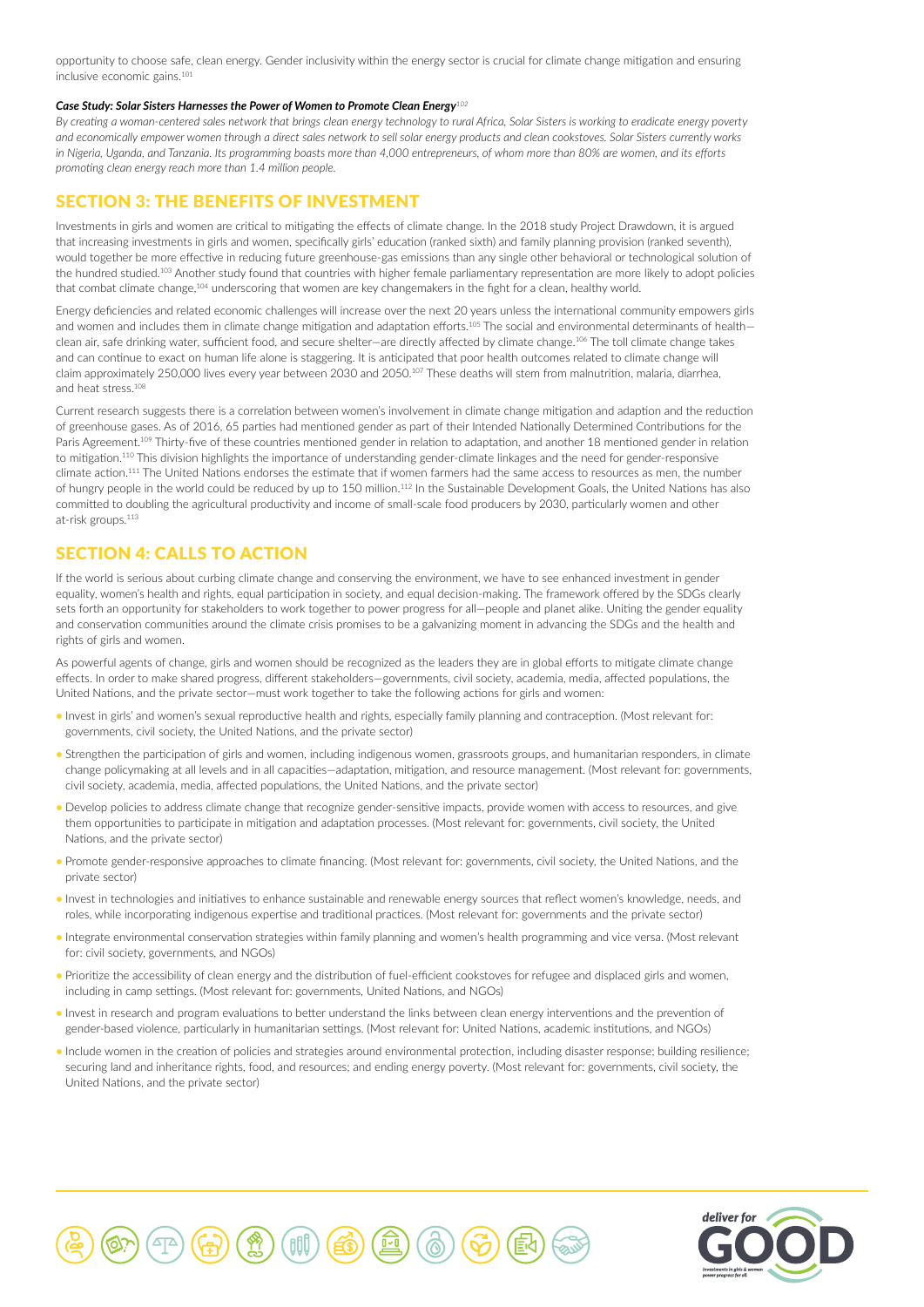#### **Last reviewed and updated December 2019**

**Prepared by:** Nicholas Wedeman and Tricia Petruney, FHI 360

**2019 version reviewed and updated by:** Saeeda Rizvi, Women Deliver; Nicholas Wedeman, FHI 360; Divya Mathew, Women Deliver; Cathryn Grothe, Women Deliver; Courtney Carson, Women Deliver; Mónica de Pinto Ribeiro Hancke, Women Deliver; Meagan Torello, Women Deliver; Susan Papp, Women Deliver, Katja Iversen, Women Deliver; Molly Shapiro, Consultant; Varsha Gandikota-Nellutla, Women Deliver.

*Disclaimer: The views and opinions expressed in this technical paper are those of the authors and do not necessarily reflect the official policy or position of all partnering organizations.*

These briefs are intended to be used by policymakers, decision-makers, advocates, and activists to advance issues affecting girls and women in global development. These materials are designed to be open-sourced and available for your use.

**→ [Learn more about the Deliver for Good campaign.](http://www.deliverforgood.org/)** 

# ENDNOTES

- 1 World Health Organization. *Gender, Climate Change and Health*. Geneva: WHO, 2014. https://www.who.int/globalchange/publications/reports/gender\_climate\_ change/en/.
- 2 Kempf, Isabella. *Poverty and the Environment/Climate Change*. UNDP-UNEP Poverty-Environment Initiative, UN Environment. 2018. https://www.un.org/ development/desa/dspd/wp-content/uploads/sites/22/2018/05/9.pdf.
- 3 Internal Displacement Monitoring Centre. *Seizing the momentum Displacement on the global climate change agenda*. Internal Displacement Monitoring Centre. 2016. http://internal-displacement.org/sites/default/files/publications/ documents/20161102-climate-change.pdf.
- 4 Habtezion, Senay. "Gender and disaster risk reduction." United Nations Development Programme. 2013. https://www.undp.org/content/dam/undp/ library/gender/Gender%20and%20Environment/PB3-AP-Gender-and-disasterrisk-reduction.pdf.
- 5 Rigaud, Kanta K., Alexa de Sherbinin, Bryan Jones, Jonas Bergmann, Viviane Clement, Kayly Ober, Jacob Schewe et al. *Groundswell: Preparing for Internal Climate Migration*. Washington, DC: World Bank Group, 2018. https:// openknowledge.worldbank.org/handle/10986/29461.
- 6 Duyck, Sébastien, Erika Lennon, Lapka Nuri Sherpa, Tonya Rawe, Anabella Rosemberg, Kathrin Wessendorf, Loerke Marie Lund Petersen et al. *Delivering on the Paris Promises: Combating Climate Change while Protecting Rights Recommendations for the Negotiations of the Paris Rule Book*. CIEL, IWGIA, RNF, CARE, WEDO, AIPP, ITUC, 2017. https://unfccc.int/sites/default/files/903.pdf.
- 7 Nellemann, Christian, Ritu Verma, and Lawrence Hislop. *Women at the forefront of climate change: Gender risks and hopes. A Rapid Response Assessment*. United Nations Environment Programme, 2011. http://gridarendal-website. s3.amazonaws.com/production/documents/:s\_document/165/original/ rra\_gender\_screen.pdf?1484143050.
- 8 Coelho, Sabina. *The Climate Change Human Trafficking Nexus*. Bangkok: International Organization for Migration, Regional Office for Asia and the Pacific, 2018. https://publications.iom.int/system/files/pdf/mecc\_infosheet\_ climate\_change\_nexus.pdf.
- 9 Food and Agriculture Organization of the United Nations. *The State of Food and Agriculture 2010-2011: Women in Agriculture Closing the Gender Gap for Development*. Rome: FAO, 2011. http://www.fao.org/docrep/013/i2050e/ i2050e00.htm.
- 10 Palacios-Lopez, Amparao, Luc Christiaensen, and Talip Kilic. "How much of the labor in African agriculture is provided by women?" *Food Policy*, Volume 67 (2017): 52–63. https://doi.org/10.1016/j.foodpol.2016.09.017.
- 11 World Health Organization. *Gender, Climate Change and Health*. Geneva: WHO, 2014. https://www.who.int/globalchange/publications/reports/gender\_ climate\_change/en/.
- 12 Chigwanda, Ellen. *A Framework for Building Resilience to Climate Change through Girls' Education Programming*. Washington, DC: Brookings, 2016. https://www. brookings.edu/wp-content/uploads/2016/12/global-20161202-climatechange.pdf.
- 13 UN Women, UN DESA, UNFCCC. *Implementation of Gender-Responsive Climate Action in the context of Sustainable Development*. New York: UN Women, 2015. https://unfccc.int/files/gender\_and\_climate\_change/application/pdf/ egmreport.pdf.
- 14 Center for International Environmental Law and CARE International. *Climate Change: Tackling the Greatest Human Rights Challenge of Our Time: Recommendations for Effective Action on Climate Change and Human Rights*. CARE International and CIEL, 2015. https://www.care.at/images/Advocacy/ CARE\_and\_CIEL\_-\_Climate\_Change\_and\_Human\_Rights.pdf.
- 15 Aguilar, Lorena. *Training Manual on Gender and Climate Change*. International Union for Conservation of Nature (IUCN), the United Nations Development Programme (UNDP), and the Global Gender and Climate Alliance (GGCA), 2009. https://portals.iucn.org/library/efiles/documents/2009-012.pdf.
- 16 Pearl-Martinez, Rebecca, Lorena Aguilar, Francois Rogers, and Jackeline Siles. *The Art of Implementation: Gender Strategies Transforming National and Regional Climate Change Decision Making*. Global Gender and Climate Alliance and International Union for Conservation of Nature, 2012. https://portals.iucn.org/ library/efiles/documents/2012-086.pdf.
- 17 Aguilar, Lorena, Margaux Granat, and Cate Owren. "Roots for the future: The landscape and way forward on gender and climate change." *Global gender and climate alliance and international union for conservation of nature*. Washington, DC: IUCN & GGCA, 2015. http://genderandenvironment.org/wp-content/ uploads/2015/12/RFTF-CH-2.pdf.
- 18 United Nations Framework Convention on Climate Change. "Marrakech Action Proclamation for our Climate and Sustainable Development." UNFCCC, 2016. https://unfccc.int/process-and-meetings/conferences/past-conferences/ marrakech-climate-change-conference-november-2016/marrakech-climatechange-conference-november-2016.
- 19 United Nations Framework Convention on Climate Change. *Report of the Conference of the Parties on its twenty-second session, held in Marrakech from 7 to 18 November 2016*. UNFCCC, 2017. https://unfccc.int/documents/9672.
- 20 United Nations Framework Convention on Climate Change. *Gender and climate change*. UNFCCC, 2017. https://unfccc.int/resource/docs/2017/sbi/eng/l29. pdf.
- 21 Bongarts, John and Brian C. O'Neill. "Global warming policy: Is population left out in the cold?" *Science* 361, no. 6403 (2018): 650–652. https://science. sciencemag.org/content/361/6403/650/tab-pdf.
- 22 De Souza, Roger-Mark. "Resilience, Integrated Development and Family Planning: Building Long-Term Solutions." *Reproductive Health Matters* 22, no. 43 (2014): 75–83. https://doi.org/10.1016/S0968-8080(14)43773-X.
- 23 O'Neill, Brian C., Michael Dalton, Regina Fuchs, Leiwen Jiang, Shonali Pachauri, and Katarina Zigova. "Global demographic trends and future carbon emissions." *Proceedings of the National Academy of Sciences* 107, no. 41 (2010): 17521–17526. http://www.pnas.org/content/107/41/17521.
- 24 Hawken, Paul, ed. *Drawdown: The most comprehensive plan ever proposed to reverse global warming*. New York: Penguin Books, 2017. http://www. drawdown.org.
- 25 Bongaarts, John, and Brian C. O'Neill. "Global warming policy: Is population left out in the cold?" *Science* 361, no. 6403 (2018): 650–652. https://science. sciencemag.org/content/361/6403/650.
- 26 Bongaarts, John, and Brian C. O'Neill. "Global warming policy: Is population left out in the cold?" *Science* 361, no. 6403 (2018): 650–652. https://science. sciencemag.org/content/361/6403/650.
- 27 Bongaarts, John, and Brian C. O'Neill. "Global warming policy: Is population left out in the cold?" *Science* 361, no. 6403 (2018): 650–652. https://science. sciencemag.org/content/361/6403/650.
- 28 Yavinsky, Rachel Winnik, Carolyn Lamere, Kristen P. Patterson, and Jason Bremner. "The impact of population, health, and environment projects: a synthesis of evidence." Washington, DC: Population Council, The Evidence Project, 2015. http://evidenceproject.popcouncil.org/wp-content/ uploads/2015/06/PHE-Synthesis-Report1.pdf.
- 29 Population and Sustainable Development Alliance. "Linking Population and Sexual and Reproductive Health and Rights to Sustainable Development & Climate Change." Accessed December 16, 2019. http://psda.org.uk/wpcontent/uploads/2015/12/PSDA-COP-briefing.pdf.



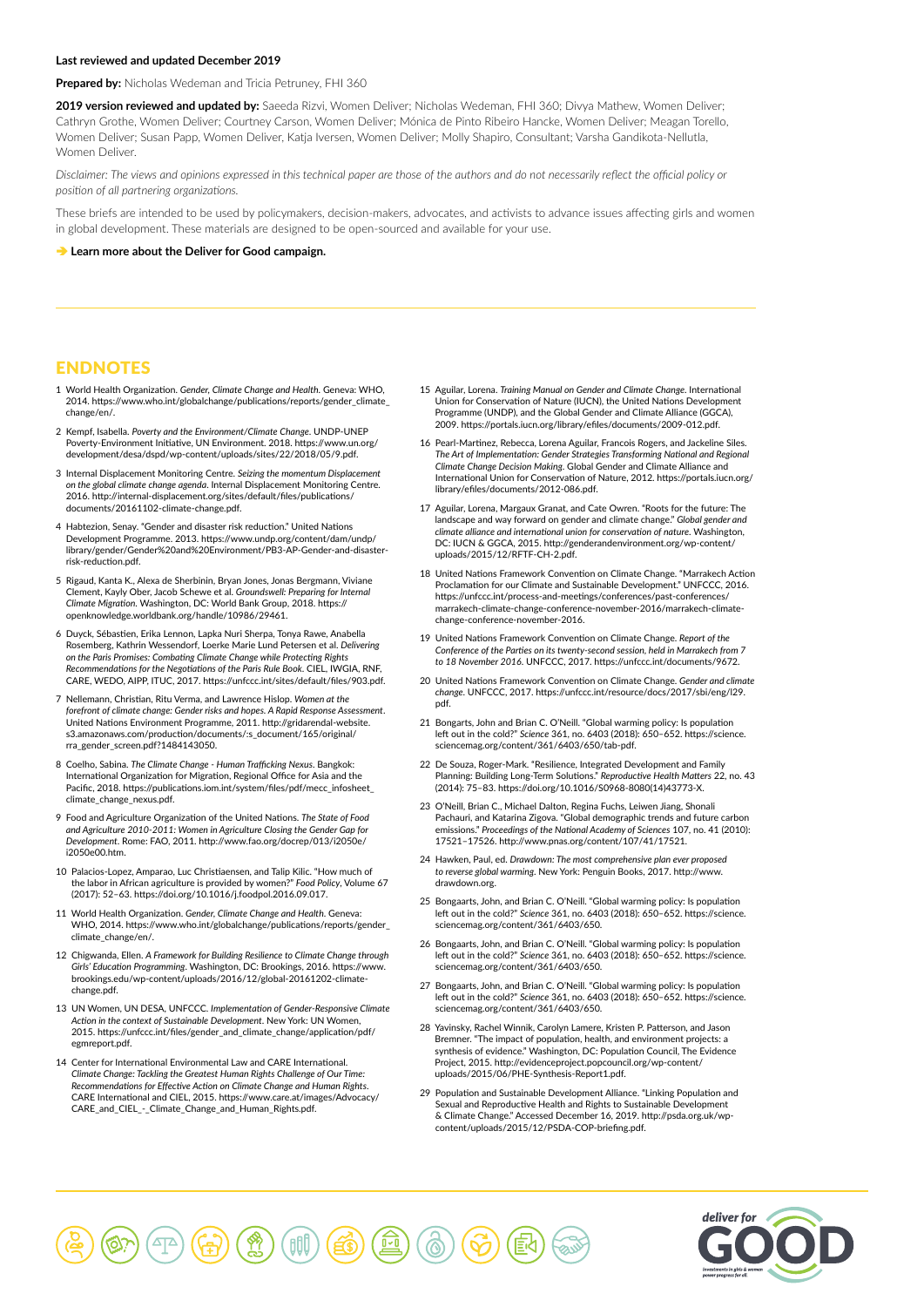- 30 Yavinsky, Rachel Winnik, Carolyn Lamere, Kristen P. Patterson, and Jason Bremner. "The impact of population, health, and environment projects: a synthesis of evidence." Washington, DC: Population Council, The Evidence Project, 2015. http://evidenceproject.popcouncil.org/wp-content/ uploads/2015/06/PHE-Synthesis-Report1.pdf.
- 31 Yavinsky, Rachel Winnik, Carolyn Lamere, Kristen P. Patterson, and Jason Bremner. "The impact of population, health, and environment projects: a synthesis of evidence." Washington, DC: Population Council, The Evidence Project, 2015. http://evidenceproject.popcouncil.org/wp-content/ uploads/2015/06/PHE-Synthesis-Report1.pdf.
- 32 Blue Ventures. "Community Health" Blue Ventures, 2015. https://blueventures. org/conservation/community-health/.
- 33 Huyer, Sophia, Jennifer Twyman, Manon Koningstein, Jacqueline Ashby, and Sonja Vermeulen. "Supporting women farmers in a changing climate: five policy lessons." Denmark: CGIAR Research Program on Climate Change, Agriculture and Food Security, 2015. https://cgspace.cgiar.org/bitstream/ handle/10568/68533/CCAFS%20PB10.pdf.
- 34 United Nations Development Programme. *Human Development Report 2011 Sustainability and Equity: A Better Future for All*. New York: UNDP, 2011. http:// hdr.undp.org/sites/default/files/reports/271/hdr\_2011\_en\_complete.pdf.
- 35 Barclay, Alison, Michelle Higelin, and Melissa Bungcaras. *On the Frontline: Catalyzing Women's Leadership in Humanitarian Action*. ActionAid International, 2016. https://www.actionaid.org.uk/publications/on-the-frontline-catalysingwomens-leadership-in-humanitarian-action.
- 36 UN Women. "UN Women on the Ground: Haiti's Women a Year After the Earthquake." *UN Women*, January 12, 2011. http://www.unwomen.org/en/ news/stories/2011/1/un-women-on-the-ground-haiti-s-women-a-year-afterthe-earthquake.
- 37 UNFCC. "Vietnam: Building Storm-Resistant Houses." *UNFCC*, October 16, 2015. https://unfccc.int/news/building-storm-resistant-houses-in-vietnam.
- 38 Rajivan, Anuradha K. *Power, voice and rights: A turning point for gender equality in Asia and the Pacific*. Colombo: UNDP, 2010. http://www.asia-pacific.undp.org/ content/rbap/en/home/library/human\_development/asia-pacific-hdr-2010.
- 39 Inter-Parliamentary Union (IPU). "Women in National Parliaments." Accessed December 2019. http://archive.ipu.org/wmn-e/world.htm.
- 40 ICUN, Environment & Gender Index, and UN Women. "Gender Focal Points and Policies in National Environmental Ministries." ICUN, 2015. https://portals. iucn.org/union/sites/union/files/doc/egi\_focal\_point\_brief\_sept15.pdf.
- 41 Women's Environment & Development Organization. "By the Numbers: UNFCCC Progress on Achieving Gender Balance." WEDO, 2019. https://wedo. org/wp-content/uploads/2019/06/2019\_June\_WomensParticipation\_Final. pdf.
- 42 Fisher, Susannah and Clare Shakya. "Gendered voices for climate action: A theory of change for the meaningful inclusion of local experiences in decisionmaking." *IIED Working Paper*, 2018. https://pubs.iied.org/pdfs/10193IIED.pdf.
- 43 Barclay, Alison, Michelle Higelin, and Melissa Bungcaras. *On the Frontline: Catalyzing Women's Leadership in Humanitarian Action*. ActionAid International, 2016. https://www.actionaid.org.uk/publications/on-the-frontline-catalysingwomens-leadership-in-humanitarian-action.
- 44 Barclay, Alison, Michelle Higelin, and Melissa Bungcaras. *On the Frontline: Catalyzing Women's Leadership in Humanitarian Action*. ActionAid International, 2016. https://www.actionaid.org.uk/publications/on-the-frontline-catalysingwomens-leadership-in-humanitarian-action.
- 45 Barclay, Alison, Michelle Higelin, and Melissa Bungcaras. *On the Frontline: Catalyzing Women's Leadership in Humanitarian Action*. ActionAid International, 2016. https://www.actionaid.org.uk/publications/on-the-frontline-catalysingens-leadership-in-humanitarian-action.
- 46 Barclay, Alison, Michelle Higelin, and Melissa Bungcaras. *On the Frontline: Catalyzing Women's Leadership in Humanitarian Action*. ActionAid International, 2016. https://www.actionaid.org.uk/publications/on-the-frontline-catalysingens-leadership-in-humanitarian-action.
- 47 FemLINK Pacific. "Innovation Station: Women's Weather Watch Fiji," *Action Aid*, January 28, 2019. https://actionaid.org.au/articles/innovation-stationwomens-weather-watch-fiji/.
- 48 World Food Programme. "Safe Access to Fuel and Energy (SAFE) 2016." WFP, 2016. https://documents.wfp.org/stellent/ groups/public/documents/communications/wfp277392.pdf?\_ ga=2.74699346.1973266936.1570132148-2143357272.1568649205.
- 49 Landesa. "Land Rights, Climate Change, and Environmental Stewardship." Landesa, n.d. http://www.landesa.org/resources/climate-change/.
- 50 Open Society Foundations. *Securing Women's Land and Property Rights: A Critical Step to Address HIV, Violence, and Food Security*. New York: Open Society Foundations, 2014. https://www.icrw.org/publications/securing-womensland-and-property-rights-a-critical-step-to-address-hiv-violence-and-foodsecurity/.
- 51 Asia Pacific Forum on Women Law and Development, Global Initiative for Economic, Social and Cultural Rights, and Landesa Center for Women's Land Rights. *Women's Land Rights and Climate Change*. United Nations Committee on the Elimination of Discrimination against Women (CEDAW), 2016. http:// globalinitiative-escr.org/wp-content/uploads/2016/02/160224-CEDAWwritten-submission-day-of-discussion-gender-climate-change-final.pdf.
- 52 Duncan, Jennifer and Fiona Noonan. "Women's Land Rights Key to Enacting Gender-Responsive International Climate Change Action." *National Geographic*. September 7, 2016. https://blog.nationalgeographic.org/2016/09/07/ womens-land-rights-key-to-enacting-gender-responsive-international-climatechange-action/.
- 53 Landesa. "Women Gaining Ground: Securing Land Rights as a Critical Pillar of Climate Change Strategy." Landesa, 2015. http://s24756.pcdn.co/wp-content/ uploads/LCWLR\_WomenGainingGround.pdf.
- 54 Stork, Adrienne, Cassidy Travis, and Silja Halle. *Women and Natural Resources Unlocking the Peacebuilding Potential*. United Nations Environment Programme, UN WOmen, United Nations Peacebuilding Support Office and United Nations Development Programme, 2013. http://www.undp.org/content/dam/undp/ library/crisis prevention/WomenNaturalResourcesPBreport2013.pdf.
- 55 Pacheco, Kahea. "Mexican Indigenous Women Uniting for Land Protection." *Women's Earth Alliance*, October 2015. https://womensearthalliance.org/ projects/indigenous-women-for-mother-earth/.
- 56 Lee, David R., and Bernardete Neves. "Rural Poverty and Natural Resources: Improving Access and Sustainable Management." *IFAD ESA Working Paper 09- 03* (2009). http://www.fao.org/3/a-ak422e.pdf.
- 57 Alvin Chandra, Karen E. McNamara, Paul Dargusch, Ana Maria Caspe, and Dante Dalabajan. "Gendered vulnerabilities of smallholder farmers to climate change in conflict-prone areas: A case study from Mindanao, Philippines. *Journal of Rural Studies* 50 (2017): 45–59. https://doi.org/10.1016/j. jrurstud.2016.12.011.
- 58 UNFCCC Least Developed Countries Expert Group. *Strengthening Gender Considerations in Adaptation Planning and Implementation in the Least Developed Countries*. UNFCCC, 2015. https://unfccc.int/files/adaptation/application/ pdf/21673\_unfccc\_leg\_gender\_low\_v5.pdf.
- 59 Asia Pacific Forum on Women, Law and Development. *Climate Change and Natural Disasters Affecting Women, Peace and Security*. Chiang Mai: APWLD, 2015. http://apwld.org/wp-content/uploads/2015/03/Climate-change-Natural-disasters-Conflict.pdf.
- 60 Pierce Colfer, Carol J., Bimbika Sijapati Basnett, and Marlène Elias, eds. *Gender and forests: climate change, tenure, value chains and emerging issues*. Routledge, 2016. http://www.cifor.org/publications/pdf\_files/Books/BColfer1701.pdf.
- 61 Fair Trade Foundation. *Equal Harvest: Removing the Barriers to Women's Participation in Smallholder Agriculture*. London: Fairtrade Foundation, 2015. https://www.fairtrade.org.uk/Download.ashx?id=%7B4B4DA990-0F13-4C54- 813F-812A1BE454D1%7D.
- 62 Chiputwa, Brian, and Matin Qaim. "Sustainability Standards, Gender, and Nutrition among Smallholder Farmers in Uganda." The Journal of Developi *Studies* 52, no. 9 (2016): 1241–1257. https://doi.org/10.1080/00220388.20 16.1156090.
- 63 Kour, Harveen, Emily de Riel, Veronica Perez, and Miyako Takahashi. *Monitoring the Scope and Benefits of Fairtrade: Monitoring Report 9th Edition*. Bonn: Fairtrade International, 2018. https://www.fairtrade.org.uk/~/media/ FairtradeUK/What%20is%20Fairtrade/Documents/Policy%20and%20 Research%20documents/Monitoring%20reports/Fairtrade%20Monitoring%20 Report\_9thEdition%202016.pdf.
- 64 Fairtrade International. *Gender Strategy: Transforming Equal Opportunity, Access and Benefits For All*. Bonn: Fairtrade International, 2016. https://www.fairtrade. net/library/gender-strategy-2016-2020.
- 65 Fairtrade International. *Gender Strategy: Transforming Equal Opportunity, Access and Benefits For All*. Bonn: Fairtrade International, 2016. https://www.fairtrade. net/library/gender-strategy-2016-2020.
- 66 Fair Trade Foundation. *Equal Harvest: Removing the Barriers to Women's Participation in Smallholder Agriculture*. London: Fairtrade Foundation, 2015. https://www.fairtrade.org.uk/Download.ashx?id=%7B4B4DA990-0F13-4C54- 813F-812A1BE454D1%7D.
- 67 Kuapa Kokoo. "Management." Accessed December 2019. https://www. kuapakokoo.com/index.php/management/.
- 68 The World Bank. "Help Women Farmers 'Get to Equal'." Accessed November 17, 2019. https://www.worldbank.org/en/topic/agriculture/brief/womenfarmers-getting-to-equal.
- 69 Twyman Jennifer, Molly Green, Quinn Bernier, Patti Kristjanson, Sandra Russo, Arame Tall, Edidah Ampaire et al. "Adaptation Actions in Africa: Evidence that Gender Matters." CCAFS Working Paper 83, 2014. https://cgspace.cgiar.org/ rest/bitstreams/35869/retrieve.
- 70 World Bank Group and the Food, Agriculture Organization of the United Nations and the International Fund for Agricultural Development. *Gender in Climate-Smart Agriculture*. World Bank Group, FAO, and IFAD, 2015. http://hdl. handle.net/10986/22983.
- 71 Huyer Sophie. "Closing the Gender Gap in Agriculture." *Gender, Technology and Development* 20, no. 2 (2016):105–116. https://dx.doi. org/10.1177/0971852416643872.
- 72 World Bank Group and the Food, Agriculture Organization of the United Nations and the International Fund for Agricultural Development. *Gender in Climate-Smart Agriculture*. World Bank Group, FAO, and IFAD, 2015. http://hdl. handle.net/10986/22983.
- 73 Food and Agriculture Organization of the United Nations. *Enhancing the Role of Indigenous Women in Sustainable Development: IFAD Experience with Indigenous Women in Latin America and Asia*. Rome: IFAD, 2004.